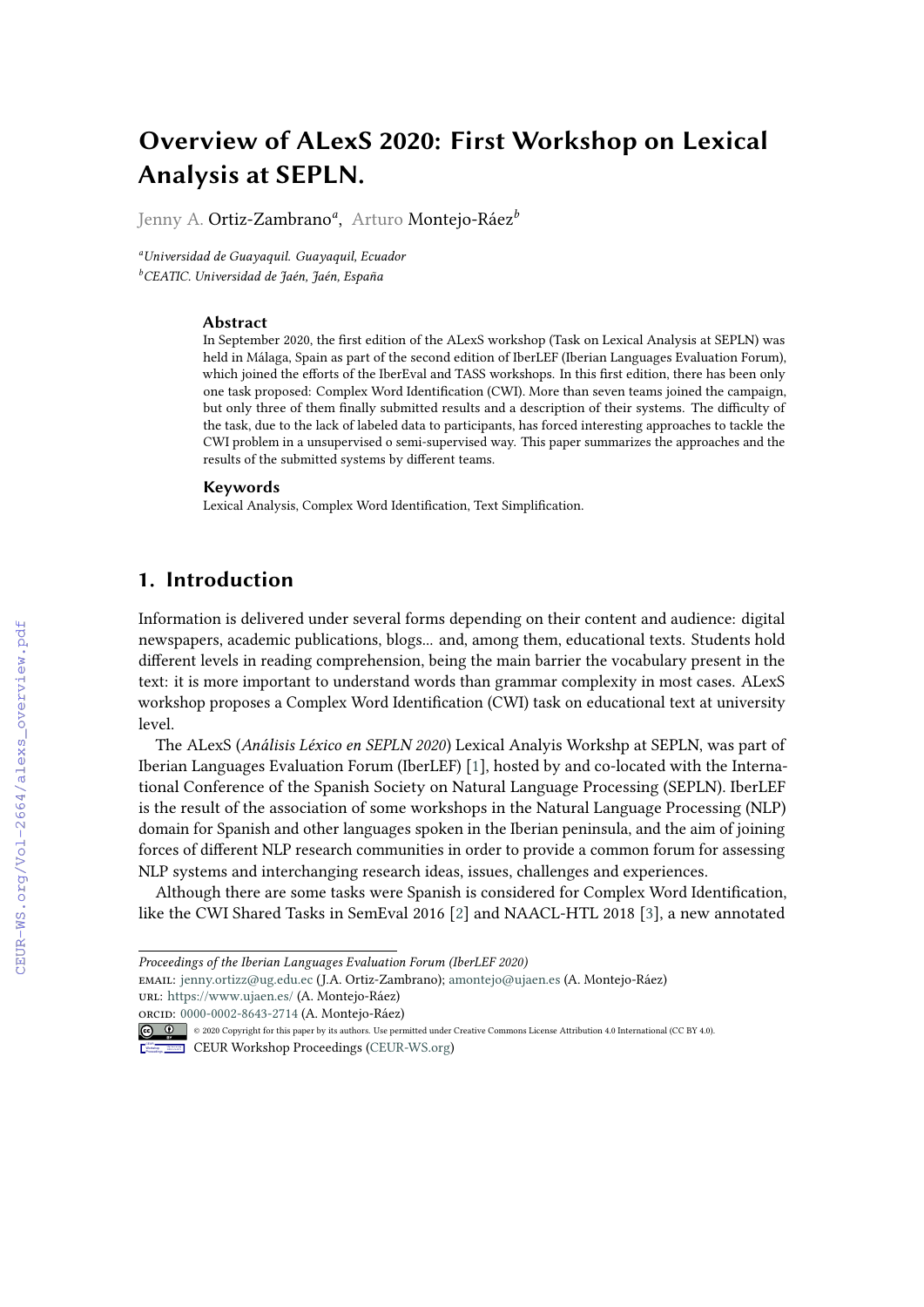corpus of transcriptions of teaching classes at the University of Guayaquil (Ecuador), the VYTEDU-CW corpus [\[4\]](#page-5-0), was recently created. This resource can be used to test complex words identification systems, configured to fit in an educational scope.

Seven research teams submitted several classification results to the Subtask 1, and four teams submitted to the Subtask 2. The systems submitted go in the line of the state of the art in similar workshops, and the participants developed classification systems based on Recurrent Neural Networks, Transformer Networks and fine-tunning models built upon BERT [**?** ]. The details of the systems submitted are described in Sections **??** and **??**.

## **2. Complex Word Identification Task**

Complex word identification (CWI) is a common task within the more general of text simplification [\[5\]](#page-5-1). Actually, in order to perform lexical simplification, words considered difficult to the reader have to be identified first. It is of interest in areas like second language acquisition [\[6\]](#page-5-2) or reading comprehension [\[7\]](#page-5-3) for people with certain disabilities. As stated before, only two shared tasks have tackled the problem in recent years, the CWI Shared Tasks at SemEval 2016 [\[2\]](#page-5-4) and NAACL-HTL 2018 [\[3\]](#page-5-5). The aim of these task was to contribute in the advance of methods and techniques for effective complex word identification, as the substitution of complex words in texts improves the understandability of a given text by the reader (thus, exhibiting a better readability level). Many areas are interested in this task, as stated before, and still active research is being performed towards such a goal.

The objective is to mark those words that can be considered complex, in the sense of difficult comprehension for the reader. The corpus used in this workshop is the VYTEDU-CW corpus. There are some interesting challenges in this task compared to other CWI tasks:

- Difficult terms have to be within the scope of an academic content. That is, many technical terms may need to be superseded as they are commonly used in the domain.
- There are several domains corresponding to different grades, so the system has to adapt to them.
- No training data will be released, only dev data for adjusting systems to file formats. Therefore, non-supervised or semi-supervised approaches are applicable.

Next, more details on the VYTEDU-CW corpus are given.

#### **2.1. The VYTEDU-CW corpus**

An adhoc corpus has been created, as a variant of the original VYTEDU-CW corpus[\[4\]](#page-5-0). The collection contains 55 texts which correspond to transcripts of academic videos in Spanish made within the classrooms of the different careers of the University of Guayaquil. The VYTEDU-CW (Videos and transcripts in the educational field - Complex words) corpus is conformed by more than 1,200 words per transcription on average, has a total of 9,175 different words. Its data set contains 723 words annotated as complex (difficult) terms that are present in the different documents, these difficult words were identified and labeled by 430 annotators (students), 250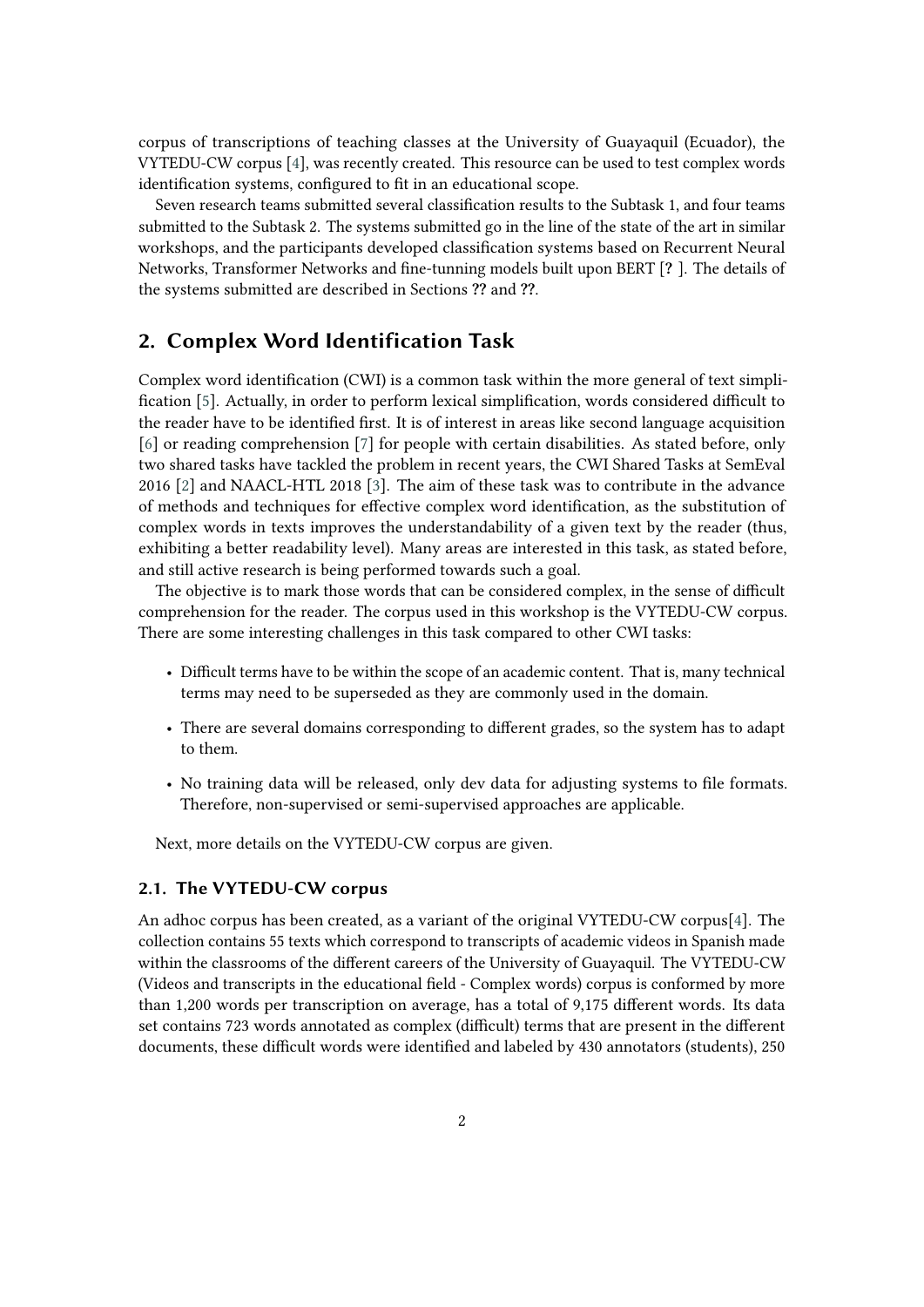students tagged words that other users had not selected, that is, that did not match those annotated by other students.

The data set that makes up VYTEDU-CW are seven fields:

- The word identified and labelled as complex.
- The student's identification.
- The name of the document read.
- The initial position in the text of the difficult word,
- The length of the word in characters,
- The date and time of the creation of the annotation.

Some examples of the words labeled by the students correspond to names of characters, abbreviations, use of sophisticated terminology by teachers when teaching their classes, the use of technical words by teachers, the use of nominal verbs, another problem that exists is that teachers propose examples in class using words that do not belong to the level of education or specialization, the use of long words, teachers use words difficult to pronounce and unusual, the use of compound words, the use of proverbs to illustrate examples, among others.

We can observe an example in the use of long words, or of difficult pronunciation that caused the students difficulty in being able to identify them, such was the case in the career of "Law", the students labeled the words, such as: interculturality, methodological, homogeneity.

The use of abbreviations is also the cause of the barriers that are formed in the understanding of students. For example, in the "Networking" degree the abbreviations were labeled: LAN, GEAR IPAN, MBPS. Another word identified by the students as difficult was in the "Research Unit", the abbreviation ISBN.

#### **2.2. The task: complex word identification**

The task proposes the tagging of words (or multi-words) from lecture transcriptions that could be considered difficult to understand for students. Annotations in the corpus were made by students at the same academic level of the annotated lecture. Therefore, we are facing an scenario different from that researchers on CWI are used to. Besides, no training neither development sets have been released, only the number of total annotations in the corpus is revealed to participants. This task encourages the exploration of unsupervised approaches to complex word identification.

As this is a first tentative to academic/educational CWI, measure will be classical Precision, Recall and F-score.

### **3. Systems presented**

Three teams presented their systems and results for this first task. Their approaches are summarized below.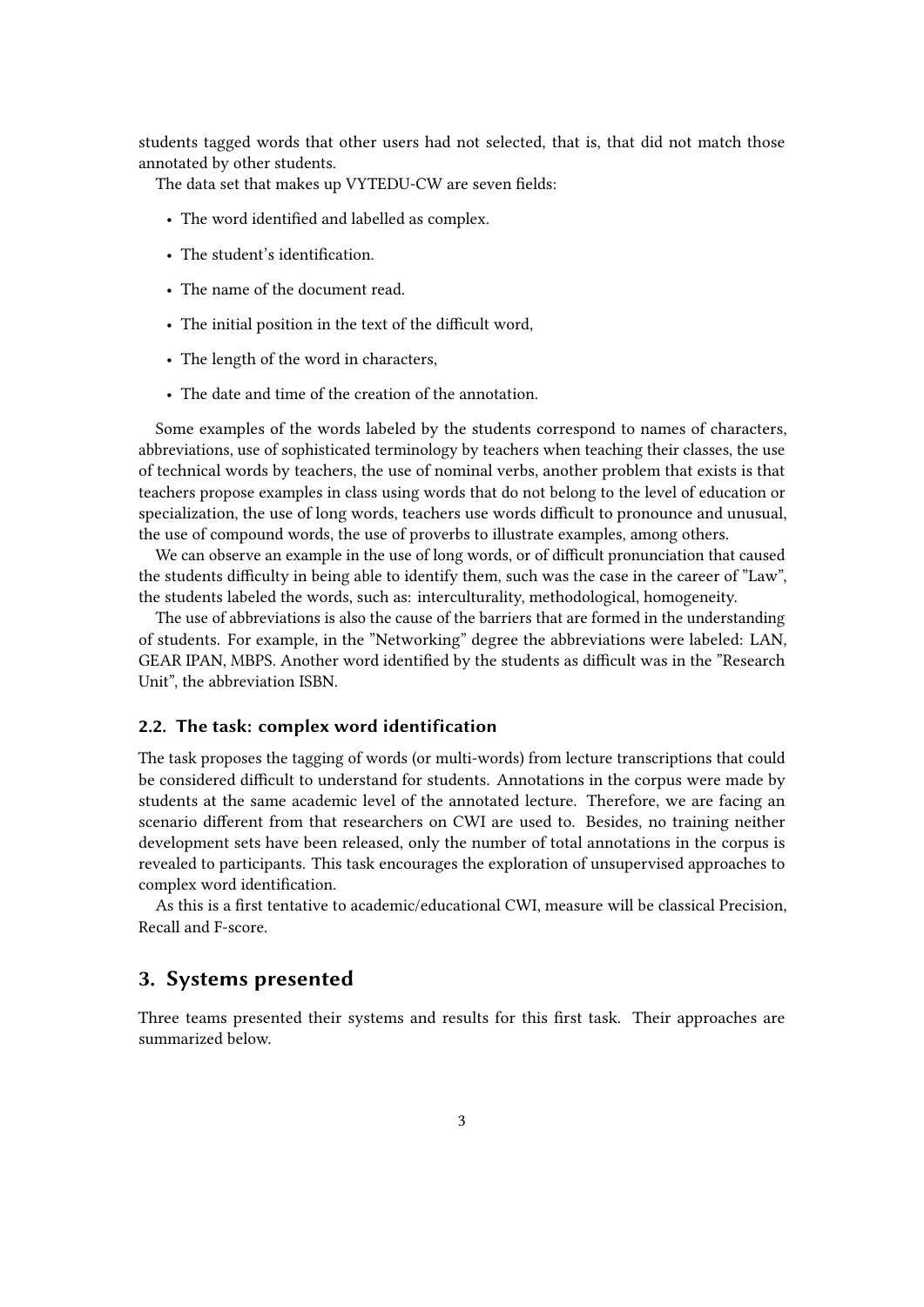#### **3.1. UDLAP participation**

The UDLAP team is composed of only one member: Antonio Rico-Sulayes, from Universidad de las Américas in Mexico. The approach proposed is a pipeline of several filters [\[8\]](#page-5-6):

- 1. A general lexicon (CREA [\[9\]](#page-5-7)) that has been extended with proper names and verb conjugates.
- 2. An specialized lexicon of Internet-related terms.
- 3. A filter on frequent n-grams (extracted from the general lexicon)
- 4. A filter based on normalized frequency over corpus documents

The thresholds and parameters over each module were selected to produced a final expected quantity of complex-word candidates as close as possible to that exhibited by the corpus, as this number is known by participants.

This system reached the highest score on the macro F1 metric, the highest macro precision and the highest recall over all runs submitted to ALexS by different participants.

#### **3.2. Vicomtech participation**

The Vicomtech team is composed of for members, belonging to the SNLT group at Vicomtech Foundation, from San Sebastián, Spain.

The approach followed by these participants [\[10\]](#page-5-8) is the only one that takes into account the different categories or domains that can be identified in the VYTEDU-CW corpus, which are related to several academic learning profiles (degrees) wherefrom the texts were generated. Each word is modeled as seven different word-level features (lemma length, lemma frequency in subject documents, number of synsets in WordNet, lemma frequency in domain corpora, lemma probability in domain corpora, word frequency in Wikipedia and word probability in Wikipedia). Then, within each domain, a clustering process is done. The parameters of this unsupervised step have been taken from other complex-words detection tasks. Finally, for each domain, different groups of words are obtained, considering as complex that group with lowest average value of features. K-Means with the seven features showed the best Recall, Accuracy and G-score (harmonic mean between Accuracy and Recall).

#### **3.3. HULAT participation**

The third team participating in ALexS 2020 is another Spanish group of researchers. Its three authors are from the Computer Science Department of Universidad Carlos III (Madrid, Spain).

The solution proposed for solving the CWI task is a supervised one [\[11\]](#page-5-9), with an architecture enconding each word using different features: word length, a boolean determining whether only capital letters are used, a boolean determining its inclusion in an easy-to-read lexicon, Word2Vec vectors and BERT vectors (these last two using pretrained models).

Finally, all these features are concatenated and fed into a SVM classifier, which was trained and fine-tuned using the Spanish partition of the BEA Workshop 2018 CWI task dataset.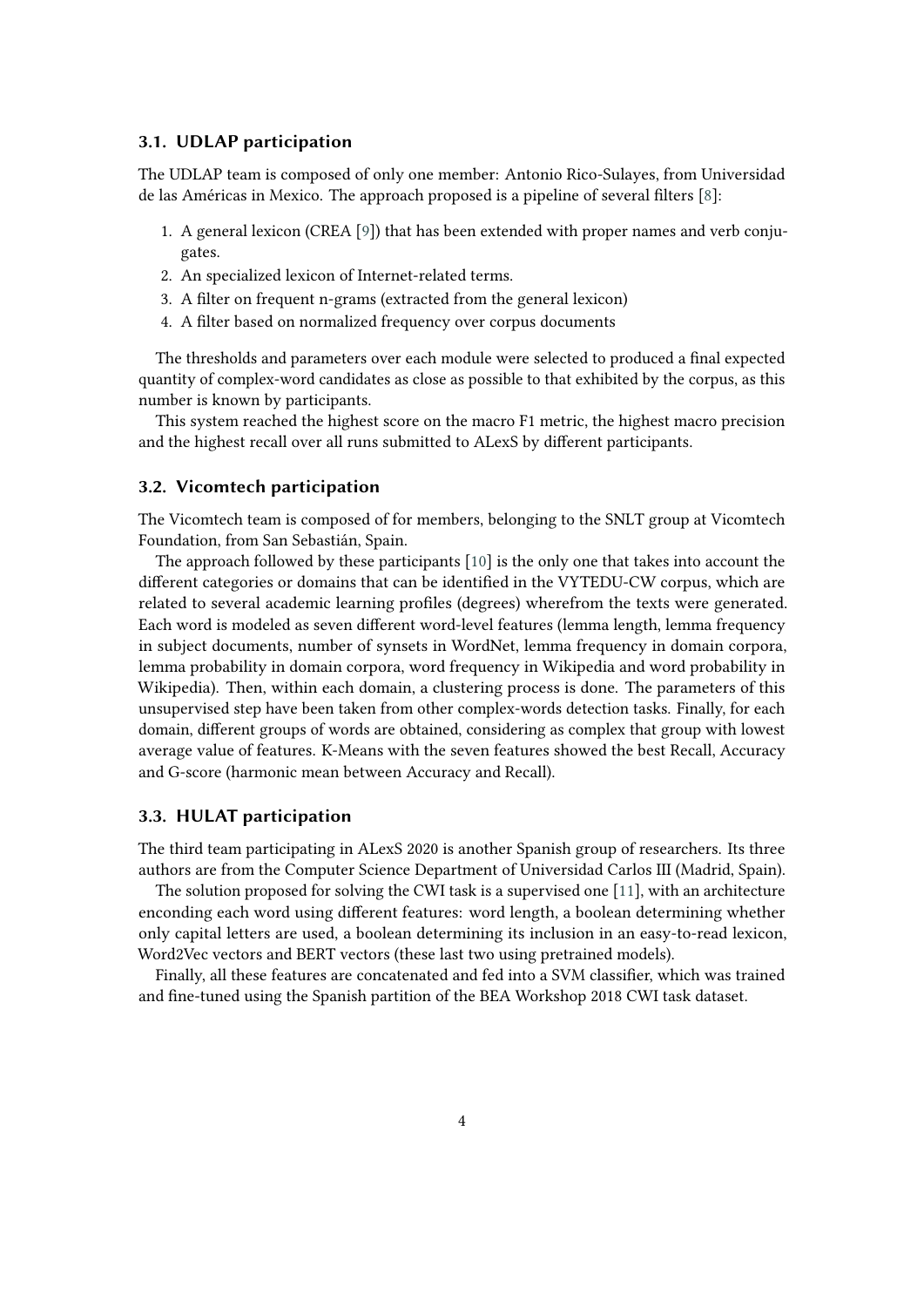<span id="page-4-0"></span>**Table 1** ALexS - Official results

| Team         | Run      | Macro F1 | Macro Precision | Macro Recall |
|--------------|----------|----------|-----------------|--------------|
| <b>UDLAP</b> | Method 2 | 0.272528 | 0.341598        | 0.226691     |
| <b>UDLAP</b> | Method 1 | 0.266004 | 0.334722        | 0.220696     |
| <b>UDLAP</b> | Method 3 | 0.261395 | 0.328729        | 0.216955     |
| Vicomtech    | Method 1 | 0.166623 | 0.096827        | 0.596863     |
| Vicomtech    | Method 3 | 0.176915 | 0.103961        | 0.593173     |
| Vicomtech    | Method 2 | 0.162051 | 0.091838        | 0.688192     |
| <b>HULAT</b> | Method 1 | 0.164521 | 0.093712        | 0.673171     |

## **4. Results**

Table [1](#page-4-0) shows the results obtained on the ALexS task for complex word identification on the VYTEDU-CW dataset. UDLAP team obtained the overall best results in terms of F-score (0.2725) and precision (0.3415). Vicomtech system performed well on recall (0.6881), but at the price of a very low precision. Although up to three different runs were allowed, only the UDLAP and Vicomtech submitted three annotations, while HULAT team only submitted one annotation. As organizers, we expected more participants to submit their results, being more than 10 teams registered at the beginning of the campaign. This could be due to the COVID-19 pandemic that is affecting everything in our lifes. Anyhow, the systems proposed were different enough to extract interesting conclusions from such an small participation.

## **5. Conclusions**

The results obtained were poor, although a significant recall value was obtained. The authors agree on the negative effect of training on a corpus and transferring the learned model to a different domain. It was clear that the corpus and the task was very challenging, as there was no clue about which type of words could be considered complex, the rate of them over the corpus or examples to have some insight. Anyhow, the description of the task stated that there were different domains, and that complex words to be identified should adapt to each domain. That is, a word like "stock" could be considered complex in History, but not in Economics.

Two of the system proposed generated several words characteristics, and were fed into supervised (SVM) o non-supervised (clustering) algorithms to determine whether the word was complex or not. The other system relied on pure lexicon-based filtering according to probability (i.e. frequency) of appearance. A promising solution could be a hybrid system with all those different characteristics (even the frequency/probability over different lexicons) all together in a non-supervised algorithm, which only needs a threshold parameter to fine-tune the identification of the class of complex words.

If this task finds its continuity for next year, it is expected to extend the corpus and provide a training subset to users. Also, following the design of the CWI task in SemEval 2021, we could consider isolated words versus multi-words as to different subtasks. Overall, more research on CWI for Spanish is needed in order to improve future text simplification systems.